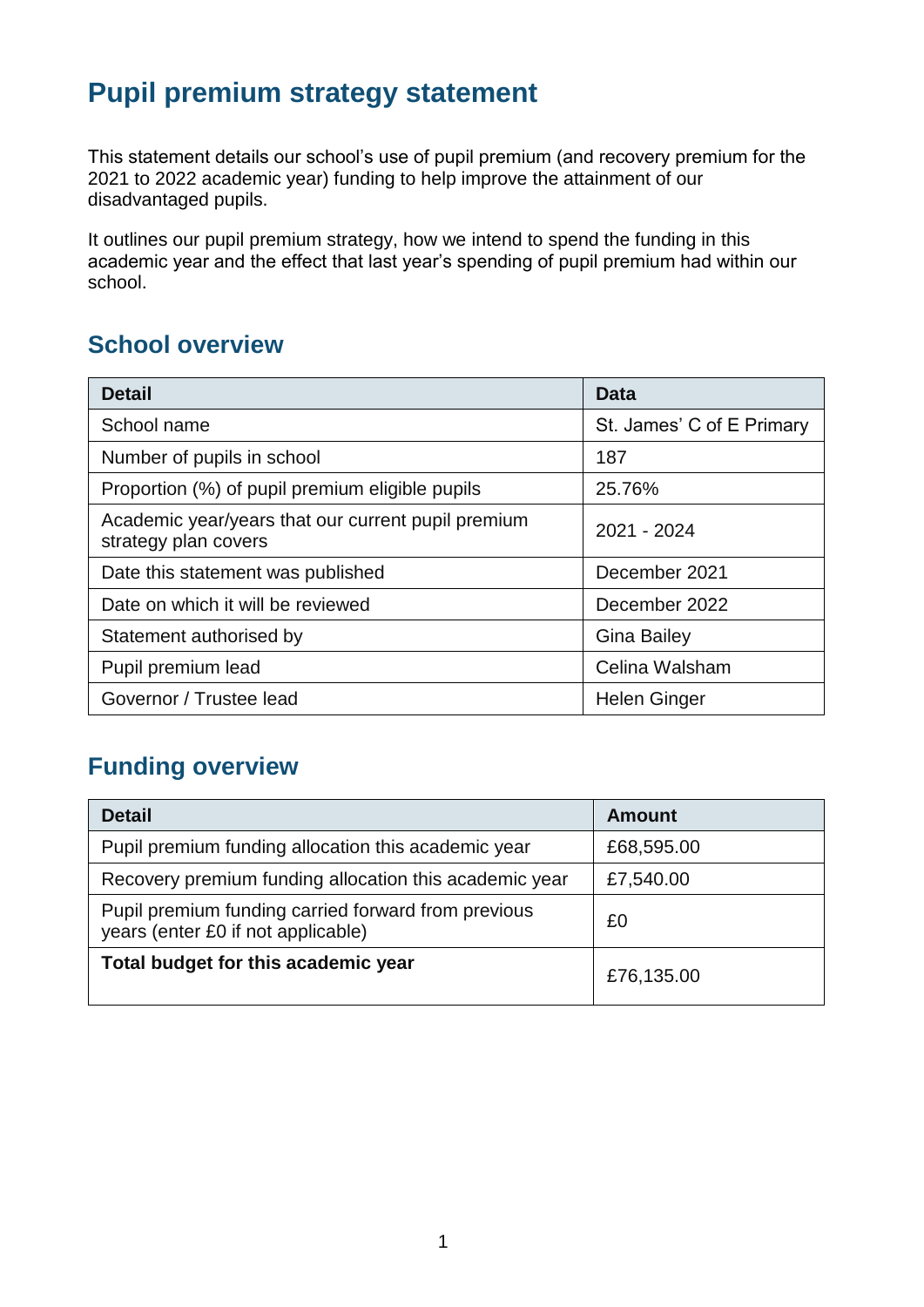# **Part A: Pupil premium strategy plan**

### **Statement of intent**

At St. James, there are two fundamental objectives for disadvantaged children. The first is to achieve their full potential academically, with progress rates and attainment levels which are at least equitable with their peers. The second is that disadvantaged children receive a comprehensive range of culturally enriching opportunities and activities, and that access to broader horizons is made possible for them by the direct action of the school. Our pupil premium strategy plan works towards achieving those objectives by simultaneously tackling a number of challenging aspects of a target pupil's ecological environment, ranging from individual risk factors, to school culture and family circumstances, while drawing on the existing evidence base in doing so. Our strategy complements the school aspiration for all pupils to engage meaningfully with enriching and varied experiences. The implementation of this strategy incorporates all members of our school team, and utilises the committed effort of the whole school in order to realise these objectives for our children. The key principle underpinning this strategy is that all children, regardless of socioeconomic context, should be supported as needed to achieve highly and access a wide range of enriching experiences.

## **Challenges**

This details the key challenges to achievement that we have identified among our disadvantaged pupils.

| <b>Challenge</b><br>number | <b>Detail of challenge</b>                                                                                                                                                                                                                                                                                                                                                                 |
|----------------------------|--------------------------------------------------------------------------------------------------------------------------------------------------------------------------------------------------------------------------------------------------------------------------------------------------------------------------------------------------------------------------------------------|
|                            | Emotional challenges – difficulty with self-regulation and resilience in<br>the face of appropriate academic challenge.                                                                                                                                                                                                                                                                    |
| 2                          | Limited life experiences - Limited exposure to high quality texts and<br>vocabulary. Limited global awareness and experiences outside<br>immediate community. Limited independence and resilience. Limited<br>learning experiences in independently problem solving. Limited<br>awareness of cultural diversity and inability to empathise. Limited<br>learning experiences in resilience. |
| 3                          | Impoverished language experiences - Poor levels of expressive<br>vocabulary and experiences of literacy and literature. Limited exposure<br>to language-rich experiences, or to a broad range of language contexts.                                                                                                                                                                        |
| 4                          | Attendance and engagement - Low aspirations                                                                                                                                                                                                                                                                                                                                                |
| 5                          | Legacy learning gaps                                                                                                                                                                                                                                                                                                                                                                       |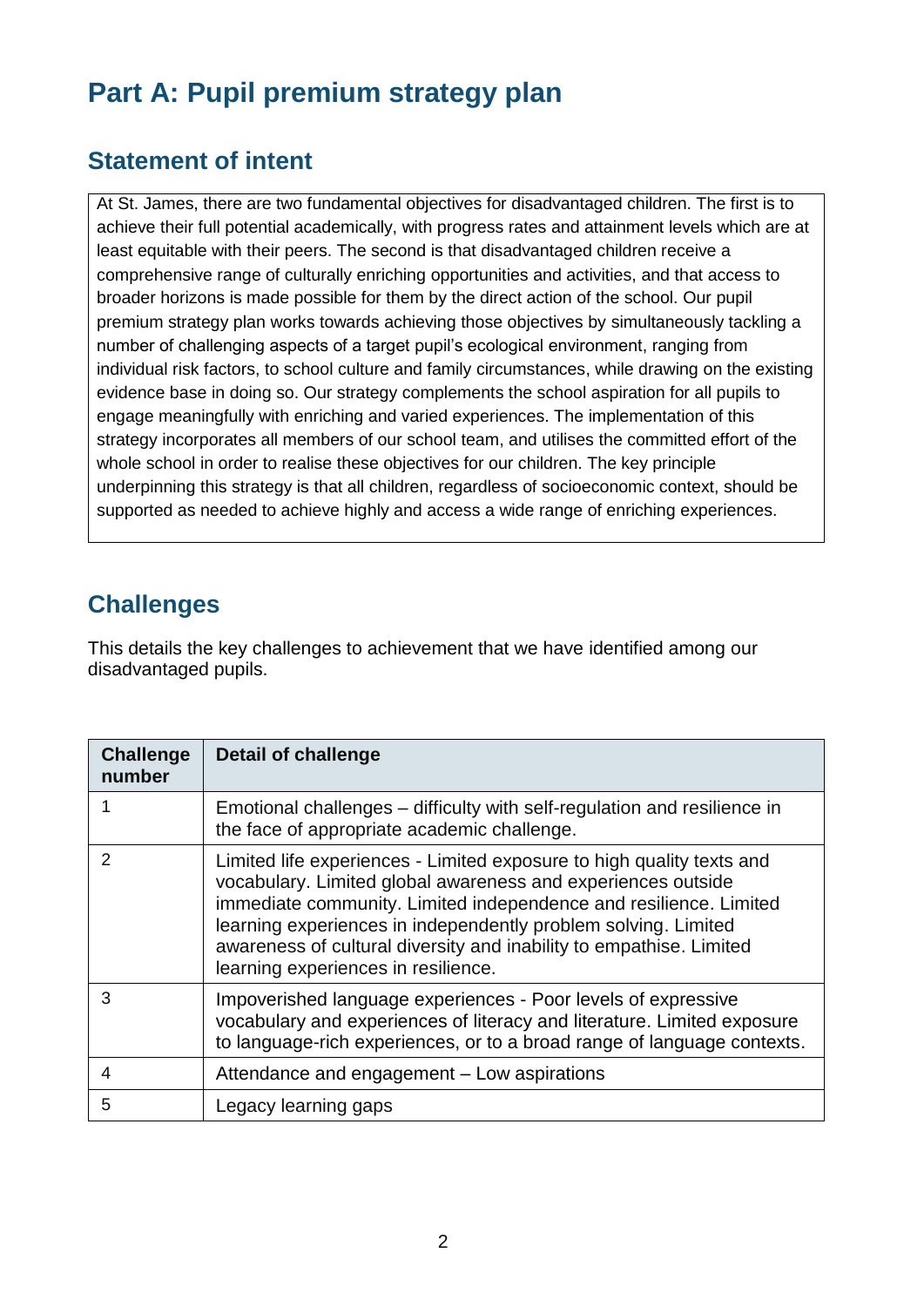# **Intended outcomes**

This explains the outcomes we are aiming for **by the end of our current strategy plan**, and how we will measure whether they have been achieved.

| <b>Intended outcome</b>                                                                                                                                                                                   | <b>Success criteria</b>                                                                                                                                                                                                                                                                                                                                                                                                                                                                |
|-----------------------------------------------------------------------------------------------------------------------------------------------------------------------------------------------------------|----------------------------------------------------------------------------------------------------------------------------------------------------------------------------------------------------------------------------------------------------------------------------------------------------------------------------------------------------------------------------------------------------------------------------------------------------------------------------------------|
| To ensure that disadvantaged pupils grow in<br>confidence in their abilities and are emotionally<br>ready to learn.                                                                                       | Disadvantaged pupils are confident,<br>positive learners who are ambitious and set high<br>expectations for their achievements.                                                                                                                                                                                                                                                                                                                                                        |
| To address legacy learning gaps alongside new<br>learning and ensuring the full curriculum is taught<br>to all year groups.                                                                               | Leaders are confident that Teachers pace plan<br>effectively, ensuring all legacy learning gaps are<br>addressed, that the teaching of prior learning<br>opportunities is integrated into weekly planning<br>to ensure teaching and learning has impact on<br>children's acquisition of knowledge and skills<br>and therefore achieve well.<br>Monitoring shows that children in current Year 5<br>achieve well and make rapid progress in the<br>acquisition of knowledge and skills. |
| To empower pupils to be continually involved in<br>their learning and school life through a focus on<br>metacognition and pupil voice.                                                                    | Pupil's will begin to monitor their cognitive<br>processes and understand how to use their<br>strengths and overcome their weaknesses<br>towards an increase in self-scaffolded learning<br>behaviour.<br>Pupils will be involved in decision making to<br>create meaningful change and better academic<br>outcomes. Pupils will express their views, wishes<br>and experiences of school and feel a sense of<br>empowerment and inclusion.                                            |
| To ensure pupils with lower expressive<br>vocabularies are supported in their language<br>acquisition and make strong progress in their<br>vocabulary and understanding.                                  | There is no language gap between PPG children<br>and their peers by the end of KS1.                                                                                                                                                                                                                                                                                                                                                                                                    |
| To ensure pupils are able to access a wide range<br>of physical activities, creative arts, music,<br>technology, residential journeys and educational<br>visits, regardless of socioeconomic backgrounds. | PPG pupils access the same opportunities as<br>their non-PPG peers.                                                                                                                                                                                                                                                                                                                                                                                                                    |
| To maximise school attendance for children in<br>receipt of the Pupil Premium Grant                                                                                                                       | Attendance of Children in receipt of Pupil<br>Premium Grant is in line with national average                                                                                                                                                                                                                                                                                                                                                                                           |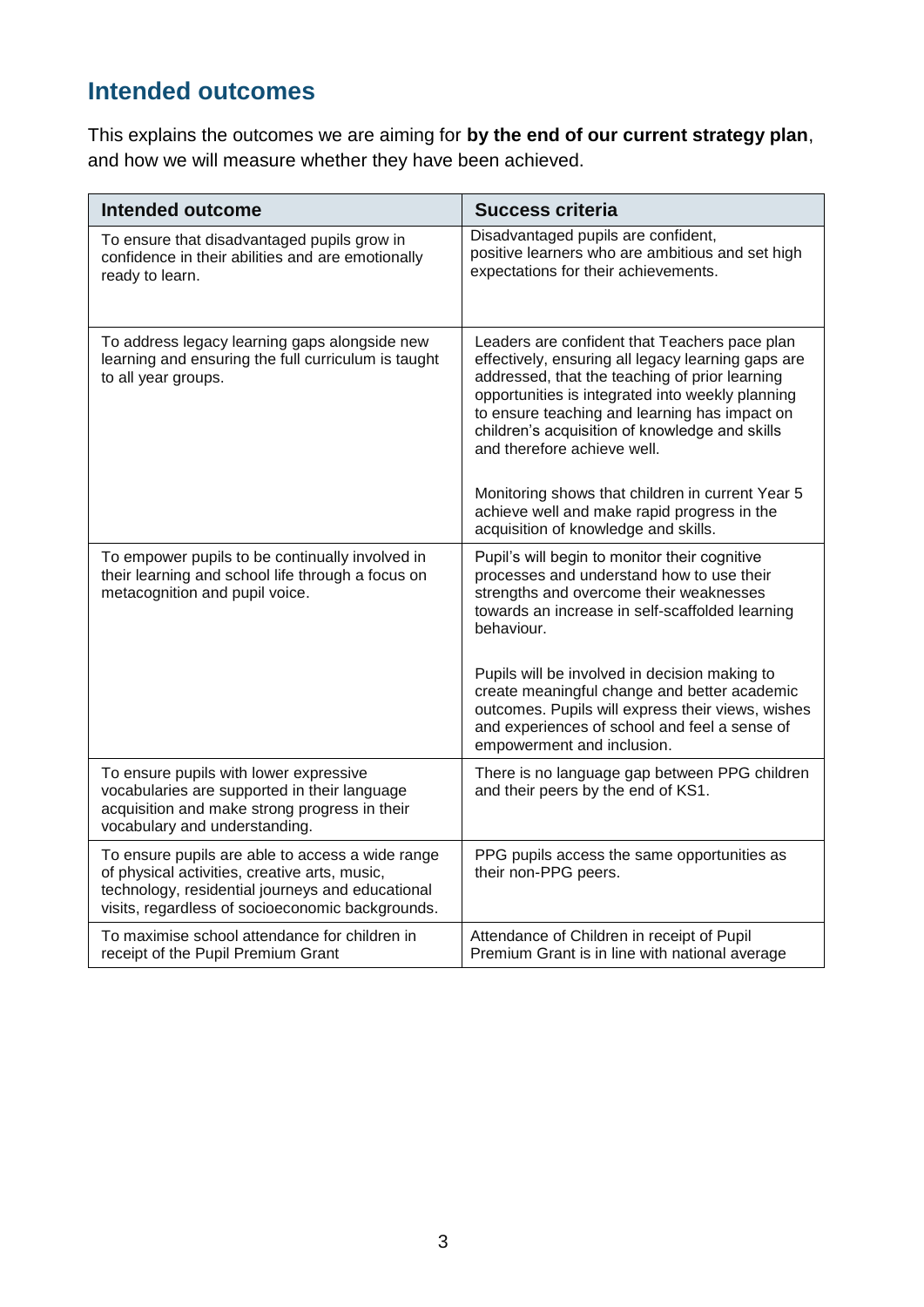# **Activity in this academic year**

This details how we intend to spend our pupil premium (and recovery premium funding) **this academic year** to address the challenges listed above.

#### **Teaching (for example, CPD, recruitment and retention)**

Budgeted cost: £ 35,000

| <b>Activity</b>                                                              | <b>Evidence that supports this</b><br>approach                                                                                                                                                                                                                                                                                                                                                                                              | <b>Challenge</b><br>number(s)<br>addressed |
|------------------------------------------------------------------------------|---------------------------------------------------------------------------------------------------------------------------------------------------------------------------------------------------------------------------------------------------------------------------------------------------------------------------------------------------------------------------------------------------------------------------------------------|--------------------------------------------|
| <b>Teaching and Learning</b><br><b>Framework Collaborative</b><br><b>CPD</b> | McCullough, L (2020) Creating a<br><b>Teacher-Driven Professional</b><br>Development Program. San<br>Francisco: George Lucas Educational<br>Foundation.                                                                                                                                                                                                                                                                                     | 1, 2, 3, 4, 5                              |
| Growth mindset whole<br>school approach                                      | Dweck, C., Mindset: Changing The<br>Way You think To Fulfil Your<br>Potential, London: Robinson                                                                                                                                                                                                                                                                                                                                             | 1,4                                        |
| <b>Trauma Perceptive Practice</b><br><b>CPD</b>                              | De Young, A.C., Kenardy, J.A. &<br>Cobham, V.E. 2011, Trauma in Early<br><b>Childhood: A Neglected</b><br>Population", Clinical child and family<br>psychology review, vol. 14, no. 3, pp.<br>231-250.<br>EEF Guidance report - 'Improving<br>Behaviour in Schools'.                                                                                                                                                                        | 1                                          |
| Feedback CPD                                                                 | EEF guidance report - 'Teacher<br>Feedback to Improve Pupil Learning'.                                                                                                                                                                                                                                                                                                                                                                      | 1, 2, 5                                    |
| Zones of Regulation CPD                                                      | https://www.zonesofregulation.com/<br>research--evidence-base.html                                                                                                                                                                                                                                                                                                                                                                          | 1, 4                                       |
| <b>Metacognition CPD</b>                                                     | EEF guidance report - 'Metacognition<br>and Self-regulated Learning'.                                                                                                                                                                                                                                                                                                                                                                       | 1, 4, 5                                    |
| Mindfulness CPD delivered<br>by school therapist                             | Mindfulness in schools project -<br>https://mindfulnessinschools.org/the-<br>evidence-base/?c=impact-data<br>Griffith, G.M., Crane, R.S., Baer, R.,<br>Fernandez, E., Giommi, F., Herbette,<br>G. & Koerbel, L. 2021, Implementing<br>the Mindfulness-Based<br><b>Interventions; Teaching Assessment</b><br>Criteria (MBI:TAC) in Mindfulness-<br><b>Based Teacher Training, Global</b><br>advances in health and medicine, vol.<br>10, pp. | 1, 2                                       |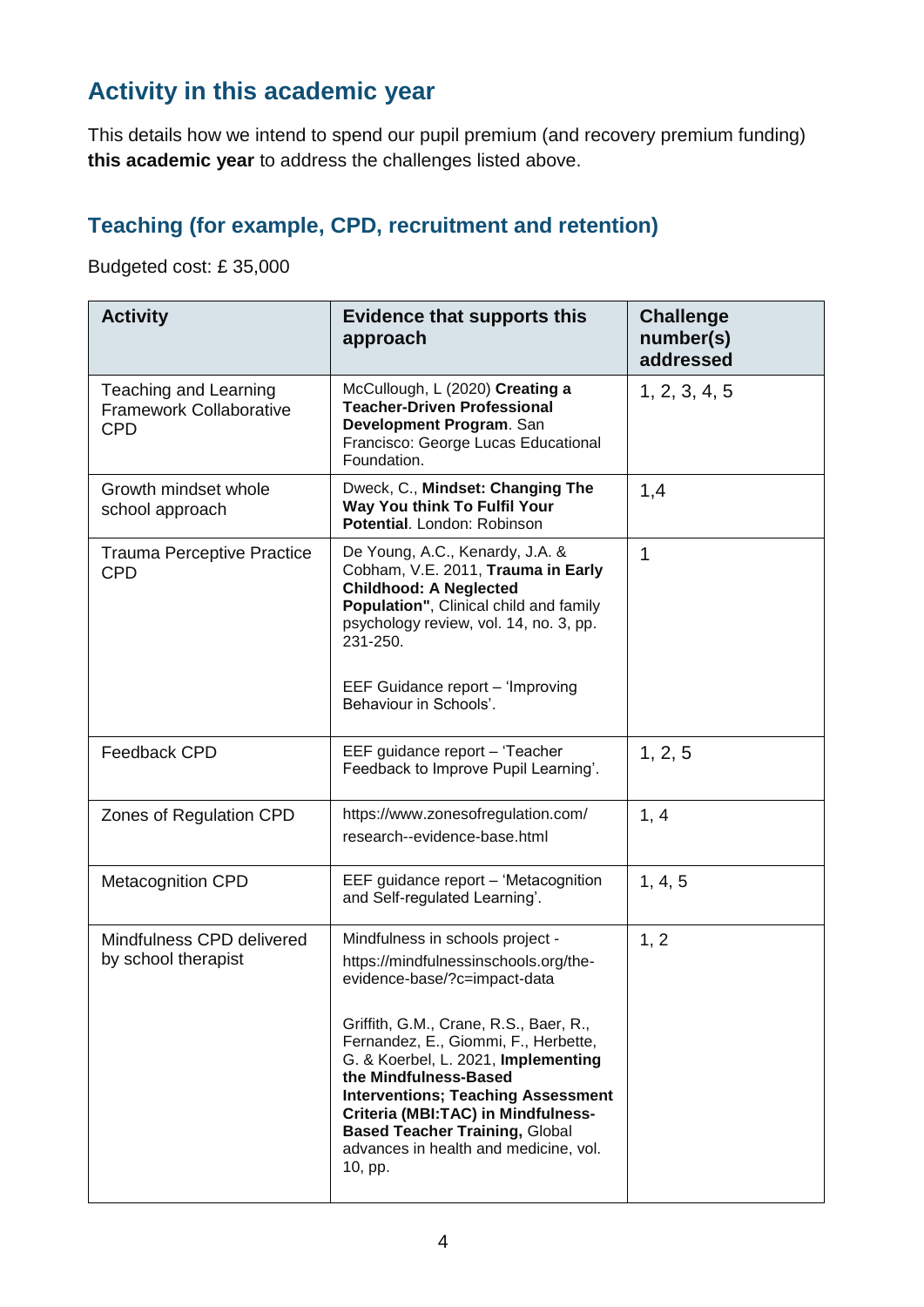| Philosophy for children -<br>sticky questions | EEF Teaching and Learning Toolkit,<br>'Philosophy for Children' (on average<br>+2 months of progress).                                                                                                                                                                              | 2, 3, 5 |
|-----------------------------------------------|-------------------------------------------------------------------------------------------------------------------------------------------------------------------------------------------------------------------------------------------------------------------------------------|---------|
| <b>Staff Supervision and</b><br>Therapy       | Lauchlan, F., Gibbs, S., & Dunsmuir, S.<br>(2012). Teachers' well-being.<br>Educational and Child Psychology, 29<br>$(4)$ , pp. 5-7.<br>Shohet, R and Shohet, J. (2020). In<br>Love with Supervision: Creating<br><b>Transformative Conversations.</b><br>Monmouth: PCCS Books Ltd. | 1, 4, 5 |

### **Targeted academic support (for example, tutoring, one-to-one support structured interventions)**

Budgeted cost: £ 18,135

| <b>Activity</b>                                                       | <b>Evidence that supports this</b><br>approach                                                                                                   | <b>Challenge</b><br>number(s)<br>addressed |
|-----------------------------------------------------------------------|--------------------------------------------------------------------------------------------------------------------------------------------------|--------------------------------------------|
| Group tutoring in Maths<br>and English                                | EEF Teaching and Learning Toolkit, 'Small<br>Group Tuition' (on average +4 months of<br>progress).                                               | 4                                          |
| Language interventions:<br><b>WellComm Early Years</b><br>and Primary | GL-Assessment<br>https://www.gl-assessment.co.uk/case-<br>studies/sandwell-keeps-talking-with-help-<br>from-wellcomm-early-years/                | 3                                          |
| Nuffield Early Language<br>Intervention (NELI)                        | EEF Teaching and Learning Toolkit,<br>'Nuffield Early Language Intervention' (on<br>average +4 months of progress with 30<br>week intervention). |                                            |

## **Wider strategies (for example, related to attendance, behaviour, wellbeing)**

Budgeted cost: £ 23,000

| <b>Activity</b>              | <b>Evidence that supports this</b><br>approach                                                                                                                               | <b>Challenge</b><br>number(s)<br>addressed |
|------------------------------|------------------------------------------------------------------------------------------------------------------------------------------------------------------------------|--------------------------------------------|
| Art Therapy                  | McDonald, A. & Drey, N.S. 2018, Primary-<br>school-based art therapy: a review of<br>controlled studies, International journal of<br>art therapy, vol. 23, no. 1, pp. 33-44. | 1, 4                                       |
| Restorative<br>conversations | Dix, P. 2017, When the Adults Change,<br><b>Everything Changes: Seismic Shifts in</b><br><b>School Behaviour, Crown House</b><br>Publishing, Carmarthen.                     | 1, 4                                       |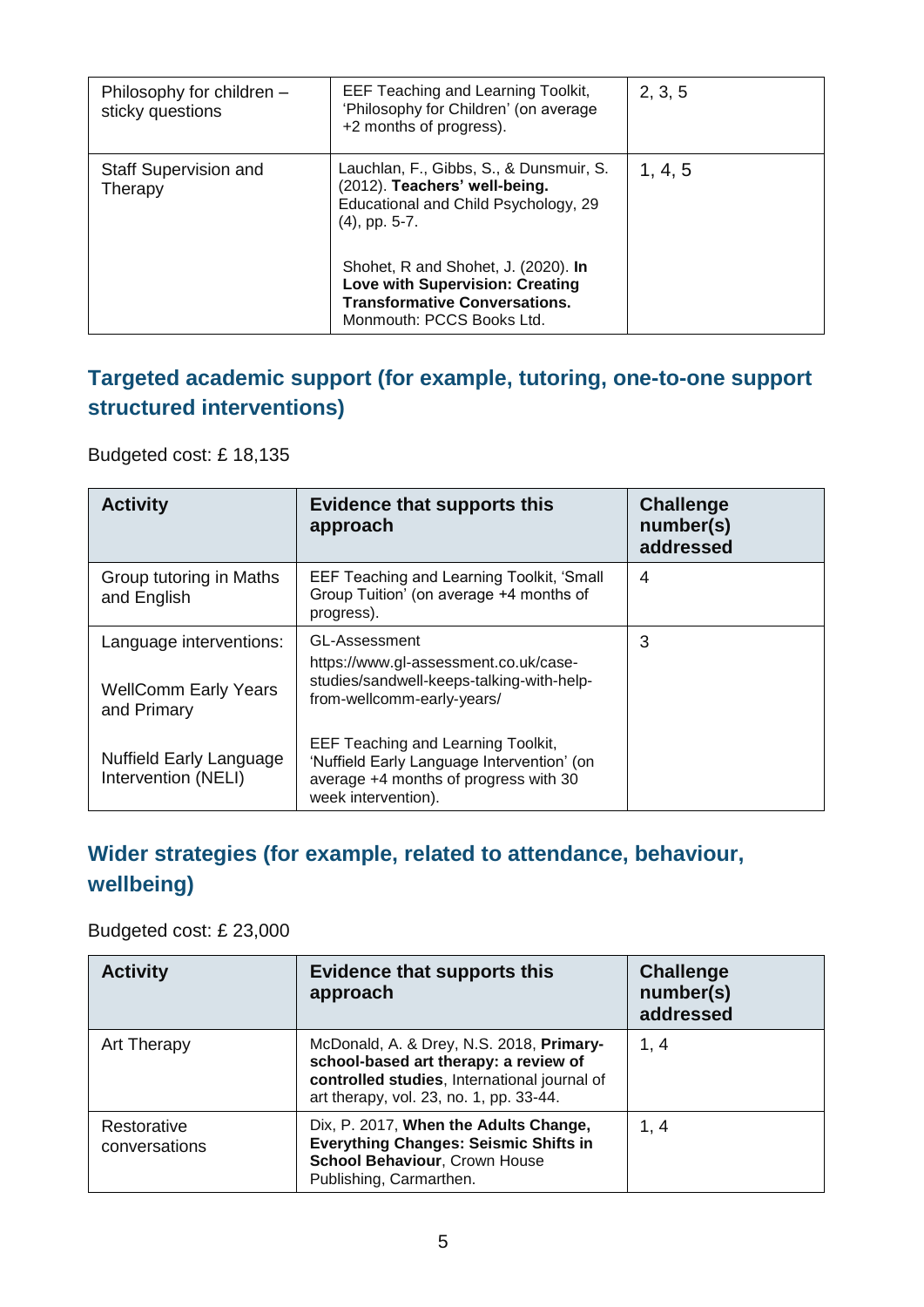| Pupil voice                                                             | Department for Education (2014) Listening<br>to and involving children and young<br>people. DfE: London<br>Mayes, E., Finneran, R. & Black, R. 2019,<br>The challenges of student voice in<br>primary schools: Students 'having a<br>voice' and 'speaking for' others, The<br>Australian journal of education, vol. 63, no.<br>2, pp. 157-172. | 1, 4, 5 |
|-------------------------------------------------------------------------|------------------------------------------------------------------------------------------------------------------------------------------------------------------------------------------------------------------------------------------------------------------------------------------------------------------------------------------------|---------|
| <b>Maximising School</b><br><b>Attendance Toolkit</b>                   | <b>Essex Educational Psychology Service</b><br>(2019) Maximising School Attendance<br>Toolkit.                                                                                                                                                                                                                                                 | 4       |
| Enrichment clubs,<br>school trips and<br>uniform/equipment<br>subsidies | EEF Teaching and Learning Toolkit. 'Arts<br>Participation' – low cost for moderate impact<br>(+3 months' progress on academic<br>outcomes in other areas of the curriculum<br>such as Maths, English and Science)<br>EEF Guidance on School Uniform<br>Implementation                                                                          | 2, 4    |

# **Total budgeted cost: £ 76,135.00**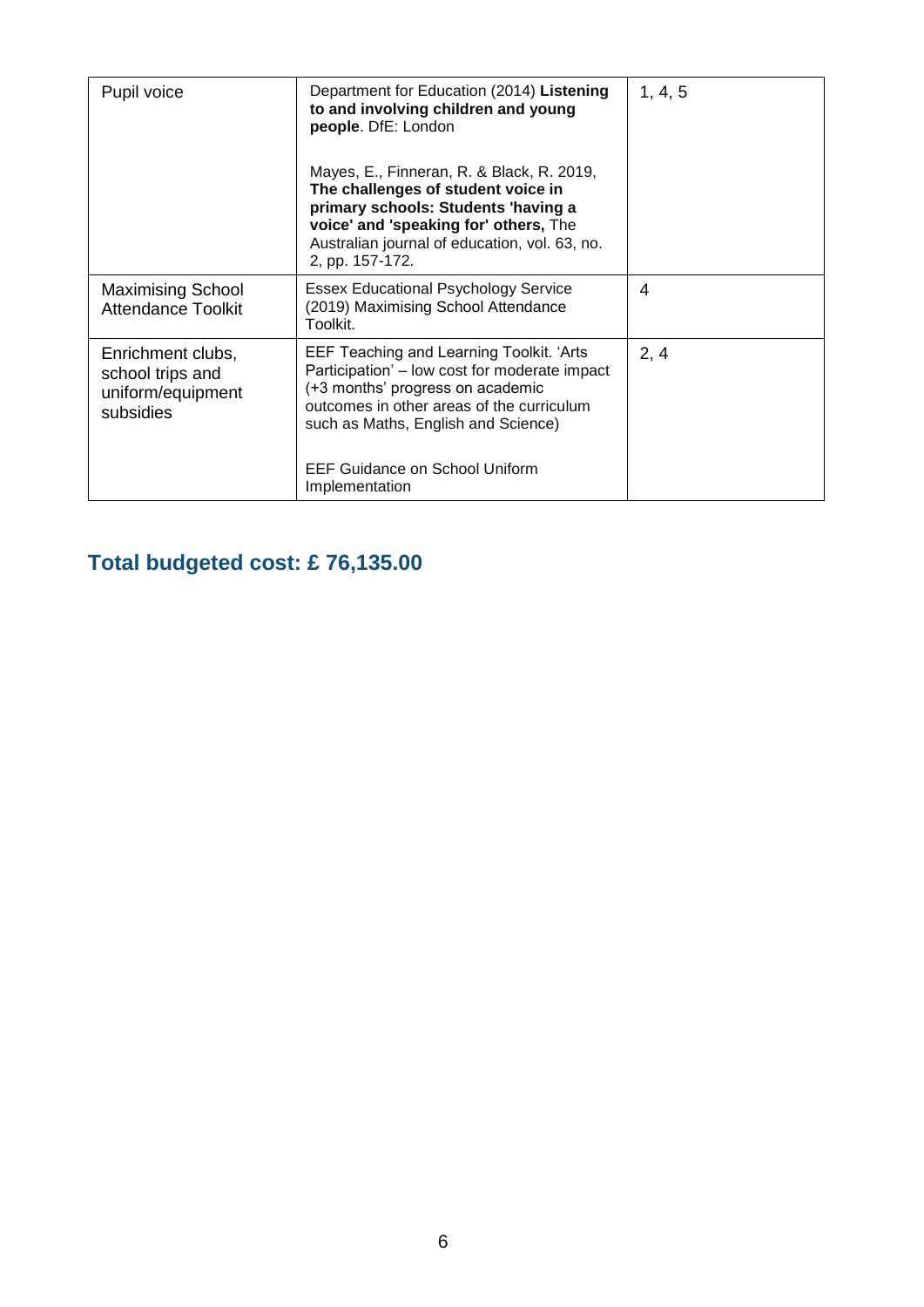# **Part B: Review of outcomes in the previous academic year**

# **Pupil premium strategy outcomes**

This details the impact that our pupil premium activity had on pupils in the 2020 to 2021 academic year.

#### **Priority 1: Senior Leadership Team and Middle Leadership to ensure a broad and balanced curriculum is planned and sequenced towards cumulatively sufficient knowledge and skills for future learning.**

Leaders are conscious that there are gaps in the Maths and Literacy curriculum due to COVID related school closure. Maths and Literacy are pace planned, to ensure that gaps in knowledge are addressed, teachers complete termly gap analysis, which is shared with colleagues at transition points. Pre-teaching to address gaps is timetabled into weekly planning, has been introduced.

#### **Priority 2: To ensure all teachers prioritise the teaching of early reading and reading for enjoyment and with fluency across the school.**

The school has heavily invested in high quality reading books, as part of a reading entitlement scheme, that match their programmes of study. Children also have access to books that match the phonics they are learning. This gives all pupils access to high quality texts no matter what their ability.

All staff have been trained in reading fluency and developing reading comprehension. Therefore, all classes have been delivering structured lessons to teach reading fluency as well as comprehension.

Classes have developed reading reward systems which have encouraged more frequent reading at home.

The quality of reading assessment has been monitored across the school.

**Priority 3: Continue to ensure all children achieve age related expectations in speech and language by the end of reception excluding those with special educational needs.**

Not all reception children reached age related expectations in the final WellComm language assessment due to disruption of the intervention during COVID but they came very close. All children made good progress from their baseline assessment. These children will continue with the intervention during the next academic year.